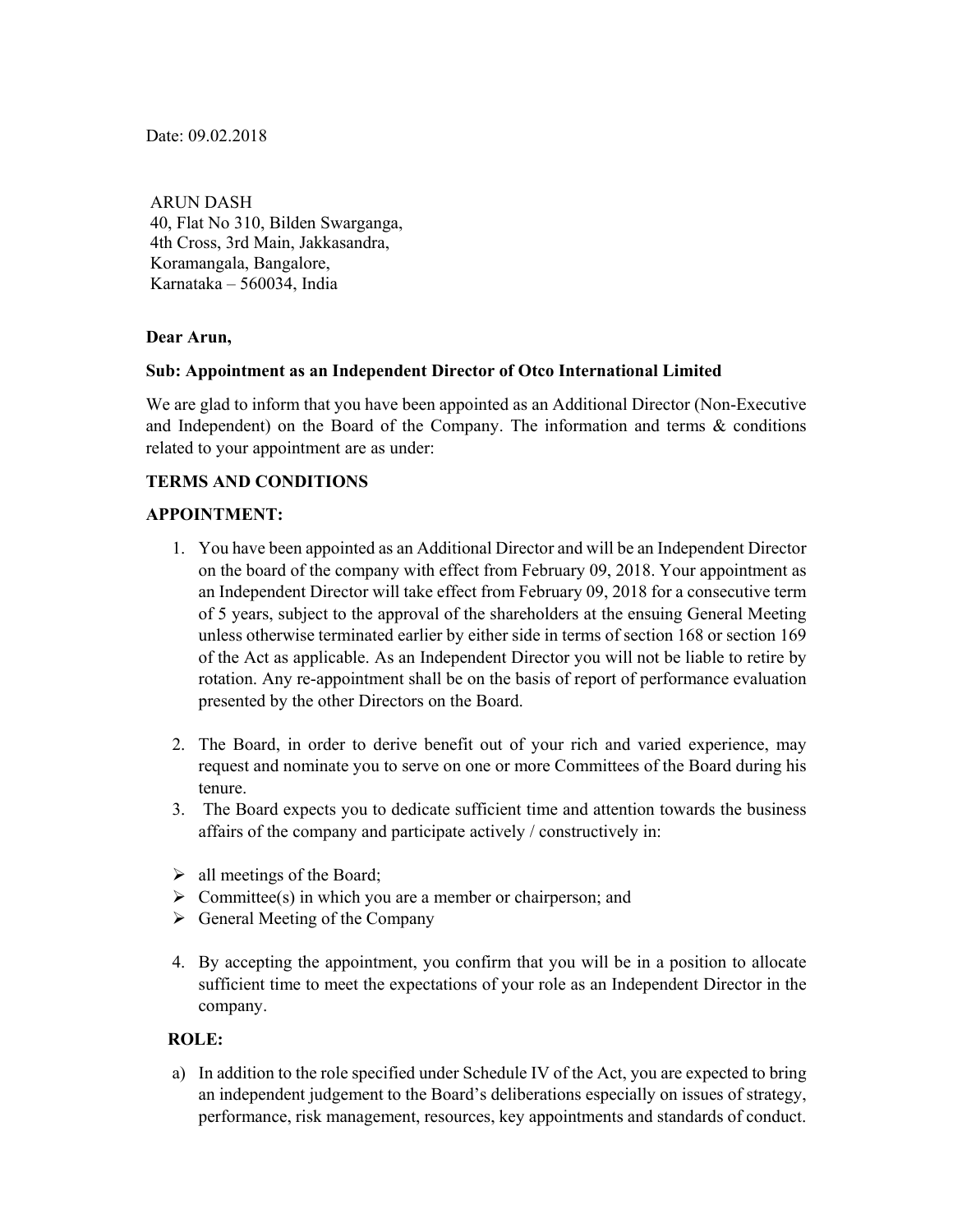b) You are further expected to provide an objective view in the evaluation of performance of Board and management and further scrutinize the performance of management in meeting agreed goals and objectives.

## **DUTIES:**

- a) You will adhere to the below mentioned Duties as specified under Section 166 of the Act in additions to the duties mandated under Schedule IV of the Act:
- (i) Subject to the provisions of this Act, you shall act in accordance with the Articles of Association of the Company.
- (ii) You shall act in good faith in order to promote the objects of the Company for the benefit of its members as a whole, and in the best interest of the Company.
- (iii) You shall exercise your duties with due and reasonable care, skill and diligence and shall exercise independent judgement.
- (iv) You shall not involve yourself in a situation in which you may have a direct or indirect interest that conflicts, or possibly may conflict, with the interest of the Company.
- (v) You shall not achieve or attempt to achieve any undue gain or advantage either to yourself or to your relatives, partners or associates and if found guilty of making any undue gain, you shall be liable to pay an amount equal to that gain to the company.
- (vi) You shall not assign your office as Director and any assignments so made shall be void.

# **LIABILITIES:**

a) As an Independent Director of the Company you shall have the same responsibility like any other Director on the Board. However, you shall be held liable, in respect of such acts of omission or commission of the company which had occurred with your knowledge, attributable through Board processes, and with your consent or connivance or where you had not acted diligently.

## **STATUS OF APPOINTMENT / REMUNERATION**

- 1. You will not be an employee of the Company and this letter shall not constitute a contract of employment.
- 2. You will be paid such remuneration by way of sitting fees for meetings of the Board and its Committees as may be decided by the Board from time to time.
- 3. You will have no entitlement for any bonus or employee stock option scheme (presently company don't have any employee stock option scheme).

## **INSURANCE:**

1. Presently, Company doesn't have any Directors' and Officers' liability insurance, however, if in future Company opt for taking such insurance policy, it will be endeavor of the Company to cover you for the full term of your appointment.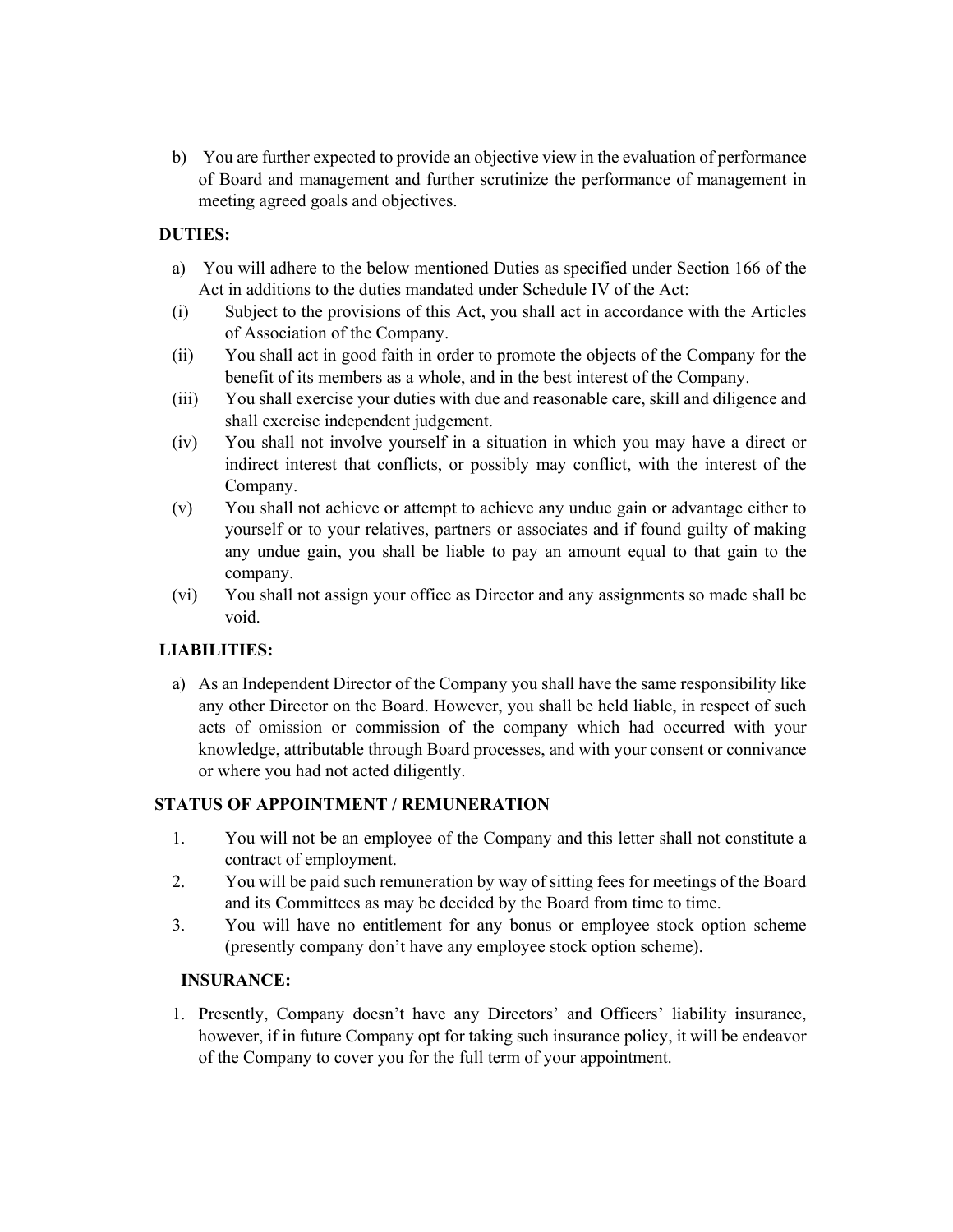#### **OTHER COMPLIANCES:**

- a) During your tenure as an Independent Director you will comply with all applicable and related provisions of the Act, SEBI (Listing Obligations and Disclosure Requirements) Regulations, 2015 (Including any statutory or other modification or re-enactment thereof) and any other applicable law or regulations in force.
- b) You are requested to maintain the limits of Directorship / Committee membership / and Chairmanship as required under Section 165 of the Act read with the applicable rules made thereunder and as per SEBI (Listing Obligations and Disclosure Requirements) Regulations, 2015.
- c) At the first meeting of the Board in every financial year or whenever there is any change in the circumstances which may affect your status as an Independent Director, you are required to give a declaration to that effect confirming that you meet the criteria of Independence (as required under Section 149(6) / 149(7) of the Act).
- d) You are requested to furnish disclosure of interest to the company as required under section 184 and 164(2) of the Act as well as avoid any conflicts.
- e) During your tenure with the Company in case you get disqualified as provided in Section 164(1) of the Act, you are requested to intimate the Company.

## **CONFLICT OF INTEREST:**

- 1. It is accepted that you may have business interests other than those of the Company. You are required to declare any such directorships, appointments and interests to the Board in writing in the prescribed form at the time of your appointment and at subsequent applicable times.
- 2. In the event that your circumstances seem likely to change and might give rise to a conflict of interest or, when applicable, circumstances that might lead the Board to revise its judgement that you are independent, this should be disclosed to the Chairman or Company Secretary.

### **CONFIDENTIALITY:**

All information acquired during your appointment is confidential to Company and should not be released, either during your appointment or afterwards unless required by law or by the rules of any stock exchange or regulatory body.

## **REVIEW PROCESS:**

- a) Your performance as an Independent Director will be evaluated by the Board as per the evaluation criteria laid down by the Nomination and Remuneration Committee of the Company.
- b) After due review of your performance, it shall be determined whether to extend or continue your term.

### **Resignation / Termination**

You may resign from your position at any time and should you wish to do so, you are requested to serve a reasonable written notice on the Board. Further, in terms of provisions of the